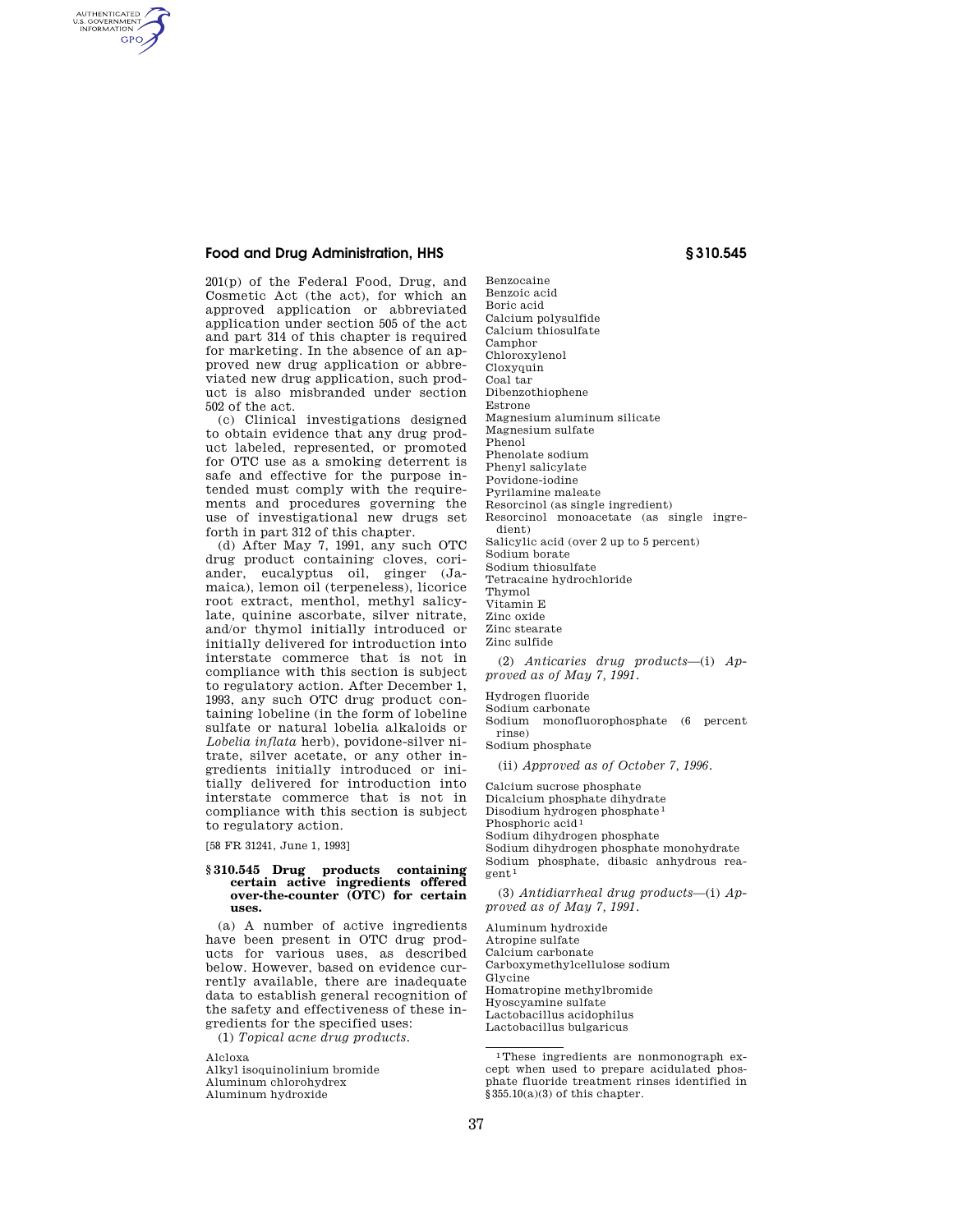Opium, powdered Opium tincture Paregoric Phenyl salicylate Scopolamine hydrobromide Zinc phenolsulfonate

(ii) *Approved as of* April 19, 2004; April 18, 2005, *for products with annual sales less than \$25,000*.

Attapulgite, activated Bismuth subnitrate Calcium hydroxide Calcium polycarbophil Charcoal (activated) Pectin Polycarbophil Potassium carbonate Rhubarb fluidextract

(4) *Antiperspirant drug products*—(i) *Ingredients*—*Approved as of May 7, 1991.* 

Alum, potassium

Aluminum bromohydrate

Aluminum chloride (alcoholic solutions) Aluminum chloride (aqueous solution) (aerosol only)

Aluminum sulfate

Aluminum sulfate, buffered (aerosol only) Sodium aluminum chlorohydroxy lactate

(ii) *Approved as of December 9, 2004; June 9, 2005, for products with annual sales less than \$25,000*.

Aluminum sulfate buffered with sodium aluminum lactate

(5) [Reserved]

(6) *Cold, cough, allergy, bronchodilator, and antiasthmatic drug products*—(i) *Antihistamine drug products*—(A) *Ingredients.* 

Methapyrilene hydrochloride Methapyrilene fumarate Thenyldiamine hydrochloride

(B) *Ingredients.* 

Phenyltoloxamine dihydrogen citrate Methapyrilene hydrochloride Methapyrilene fumarate Thenyldiamine hydrochloride

(ii) *Nasal decongestant drug products*— (A) *Approved as of May 7, 1991*.

Allyl isothiocyanate Camphor (lozenge) Creosote, beechwood (oral) Eucalyptol (lozenge) Eucalyptol (mouthwash) Eucalyptus oil (lozenge) Eucalyptus oil (mouthwash) Menthol (mouthwash) Peppermint oil (mouthwash) Thenyldiamine hydrochloride

## **§ 310.545 21 CFR Ch. I (4–1–14 Edition)**

Thymol Thymol (lozenge) Thymol (mouthwash) Turpentine oil

(B) *Approved as of August 23, 1995.* 

Bornyl acetate (topical) Cedar leaf oil (topical) Creosote, beechwood (topical) Ephedrine (oral) Ephedrine hydrochloride (oral) Ephedrine sulfate (oral) Racephedrine hydrochloride (oral/topical)

(C) Approved as of April 11, 2007; October 11, 2007, for products with annual sales less than \$25,000. Any ingredient(s) labeled with claims or directions for use for sinusitis or for relief of nasal congestion associated with sinusitis.

(iii) *Expectorant drug products.* 

Ammonium chloride

Antimony potassium tartrate

Beechwood creosote

Benzoin preparations (compound tincture of benzoin, tincture of benzoin)

Camphor

Chloroform

Eucalyptol/eucalyptus oil

Horehound

Iodides (calcium iodide anyhydrous, hydroidic acid syrup, iodized lime, potassium iodide)

Ipecac

Ipecac fluidextract

Ipecac syrup

- Menthol/peppermint oil
- Pine tar preparations (extract white pine compound, pine tar, syrup of pine tar, compound white pine syrup, white pine)

Potassium guaiacolsulfonate

Sodium citrate

Squill preparations (squill, squill extract) Terpin hydrate preparations (terpin hydrate,

terpin hydrate elixir)

Tolu preparations (tolu, tolu balsam, tolu balsam tincture)

Turpentine oil (spirits of turpentine)

(iv) *Bronchodilator drug products*—(A) *Approved as of October 2, 1987.* 

Aminophylline Belladonna alkaloids Euphorbia pilulifera Metaproterenol sulfate Methoxyphenamine hydrochloride Pseudoephedrine hydrochloride Pseudoephedrine sulfate Theophylline, anhydrous Theophylline calcium salicylate Theophylline sodium glycinate

(B) Approved as of January 29, 1996. Any combination drug product containing theophylline (e.g., theophylline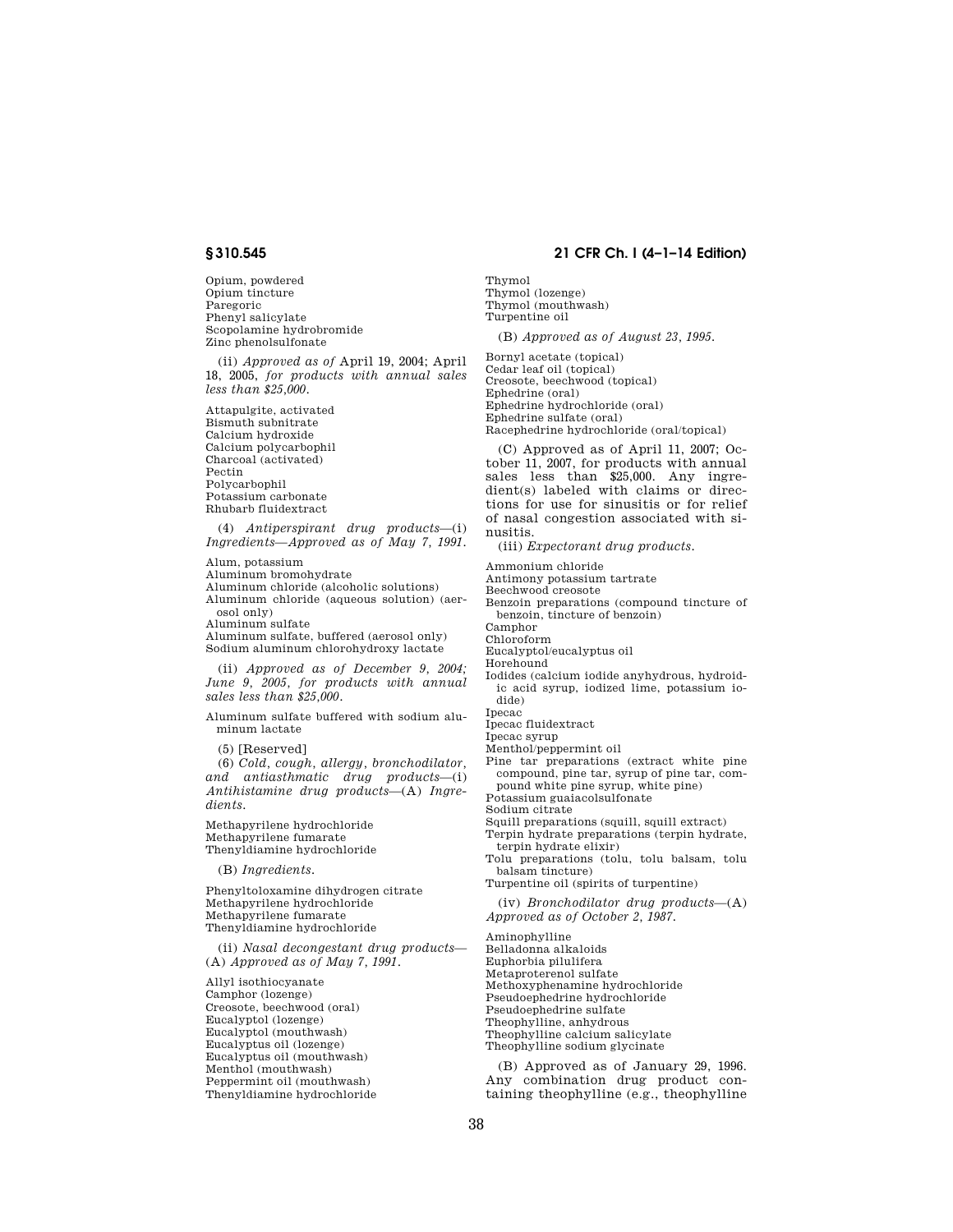and ephedrine, or theophylline and ephedrine and phenobarbital).

(C) Approved as of June 19, 1996. Any ingredient(s) in a pressurized metereddose inhaler container.

(D) Approved as of October 29, 2001. Any oral bronchodilator active ingredient (e.g., ephedrine, ephedrine hydrochloride, ephedrine sulfate, racephedrine hydrochloride, or any other ephedrine salt) in combination with any analgesic(s) or analgesic-antipyretic(s), anticholinergic, antihistamine, oral antitussive, or stimulant active ingredient.

(7) *Dandruff/seborrheic dermatitis/psoriasis drug products.* 

Alkyl isoquinolinium bromide Allantoin Benzalkonium chloride Benzethonium chloride Boric acid Calcium undecylenate Captan Chloroxylenol Colloidal oatmeal Cresol, saponated Ethohexadiol Eucalyptol Juniper tar Lauryl isoquinolinium bromide Menthol Mercury oleate Methylbenzethonium chloride Methyl salicylate Phenol Phenolate sodium Pine tar Povidone-iodine Resorcinol Sodium borate Sodium salicylate Thymol Undecylenic acid

(8) *Digestive aid drug products*—(i) *Approved as of May 7, 1991.* 

Bismuth sodium tartrate Calcium carbonate Cellulase Dehydrocholic acid Dihydroxyaluminum sodium carbonate Duodenal substance Garlic, dehydrated Glutamic acid hydrochloride Hemicellulase Homatropine methylbromide Magnesium hydroxide Magnesium trisilicate Ox bile extract Pancreatin Pancrelipase Papain Peppermint oil

Pepsin

Sodium bicarbonate

Sodium citrate Sorbitol (ii) *Approved as of November 10, 1993.*  Alcohol Aluminum hydroxide Amylase Anise seed Aromatic powder Asafetida Aspergillus oryza enzymes (except lactase enzyme derived from *Aspergillus oryzae*) Bacillus acidophilus Bean Belladonna alkaloids Belladonna leaves, powdered extract Betaine hydrochloride Bismuth subcarbonate Bismuth subgallate Black radish powder Blessed thistle (cnicus benedictus) Buckthorn Calcium gluconate Capsicum Capsicum, fluid extract of Carbon Cascara sagrada extract Catechu, tincture Catnip Chamomile flowers Charcoal, wood Chloroform Cinnamon oil Cinnamon tincture Citrus pectin Diastase Diastase malt Dog grass Elecampane Ether Fennel acid Galega Ginger Glycine Hydrastis canadensis (golden seal) Hectorite Horsetail Huckleberry Hydrastis fluid extract Hydrochloric acid Iodine Iron ox bile Johnswort Juniper Kaolin, colloidal Knotgrass Lactic acid Lactose Lavender compound, tincture of Linden Lipase Lysine hydrochloride Mannitol Mycozyme Myrrh, fluid extract of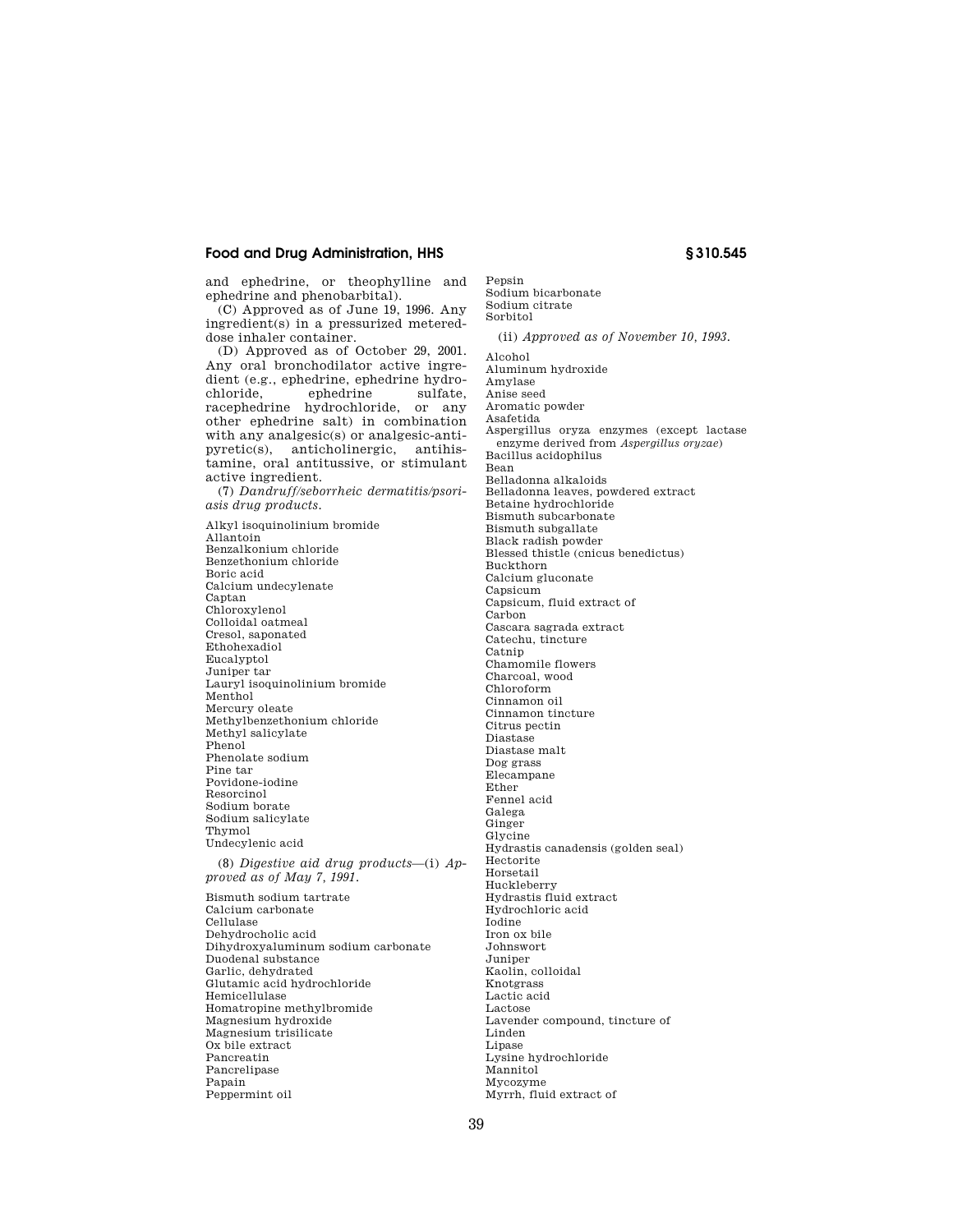Nettle Nickel-pectin Nux vomica extract Orthophosphoric acid Papaya, natural Pectin Peppermint Peppermint spirit Phenacetin Potassium bicarbonate Potassium carbonate Protease Prolase Rhubarb fluid extract Senna Sodium chloride Sodium salicylate Stem bromelain Strawberry Strychnine Tannic acid Trillium Woodruff (iii) Charcoal, activated (9) [Reserved] (10) *External analgesic drug products*— (i) *Analgesic and anesthetic drug products.*  Aspirin Chloral hydrate Chlorobutanol Cyclomethycaine sulfate Eugenol Hexylresorcinol Methapyrilene hydrochloride Salicylamide Thymol (ii) *Counterirritant drug products.*  Chloral hydrate Eucalyptus oil (iii) *Male genital desensitizer drug products.*  Benzyl alcohol Camphorated metacresol Ephedrine hydrochloride

(iv) *Diaper rash drug products.* Any ingredient(s) labeled with claims or directions for use in the treatment and/ or prevention of diaper rash. (v) *Fever blister and cold sore treatment* 

*drug products.* 

Allyl isothiocyanate Aspirin Bismuth sodium tartrate Camphor (exceeding 3 percent) Capsaicin Capsicum Capsicum oleoresin Chloral hydrate Chlorobutanol Cyclomethycaine sulfate

## **§ 310.545 21 CFR Ch. I (4–1–14 Edition)**

Eucalyptus oil Eugenol Glycol salicylate Hexylresorcinol Histamine dihydrochloride Menthol (exceeding 1 percent) Methapyrilene hydrochloride Methyl nicotinate Methyl salicylate Pectin Salicylamide Strong ammonia solution Tannic acid Thymol Tripelennamine hydrochloride Trolamine salicylate Turpentine oil Zinc sulfate

(vi) *Insect bite and sting drug products.*  Alcohol Alcohol, ethoxylated alkyl

Benzalkonium chloride Calamine Ergot fluidextract Ferric chloride Panthenol Peppermint oil Pyrilamine maleate Sodium borate Trolamine salicylate Turpentine oil Zinc oxide Zirconium oxide

(vii) *Poison ivy, poison oak, and poison sumac drug products.* 

Alcohol Aspirin Benzethonium chloride Benzocaine (0.5 to 1.25 percent) Bithionol Calamine Cetalkonium chloride Chloral hydrate Chlorobutanol Chlorpheniramine maleate Creosote, beechwood Cyclomethycaine sulfate Dexpanthenol Diperodon hydrochloride Eucalyptus oil Eugenol Glycerin Glycol salicylate Hectorite Hexylresorcinol Hydrogen peroxide Impatiens biflora tincture Iron oxide Isopropyl alcohol Lanolin Lead acetate Merbromin Mercuric chloride Methapyrilene hydrochloride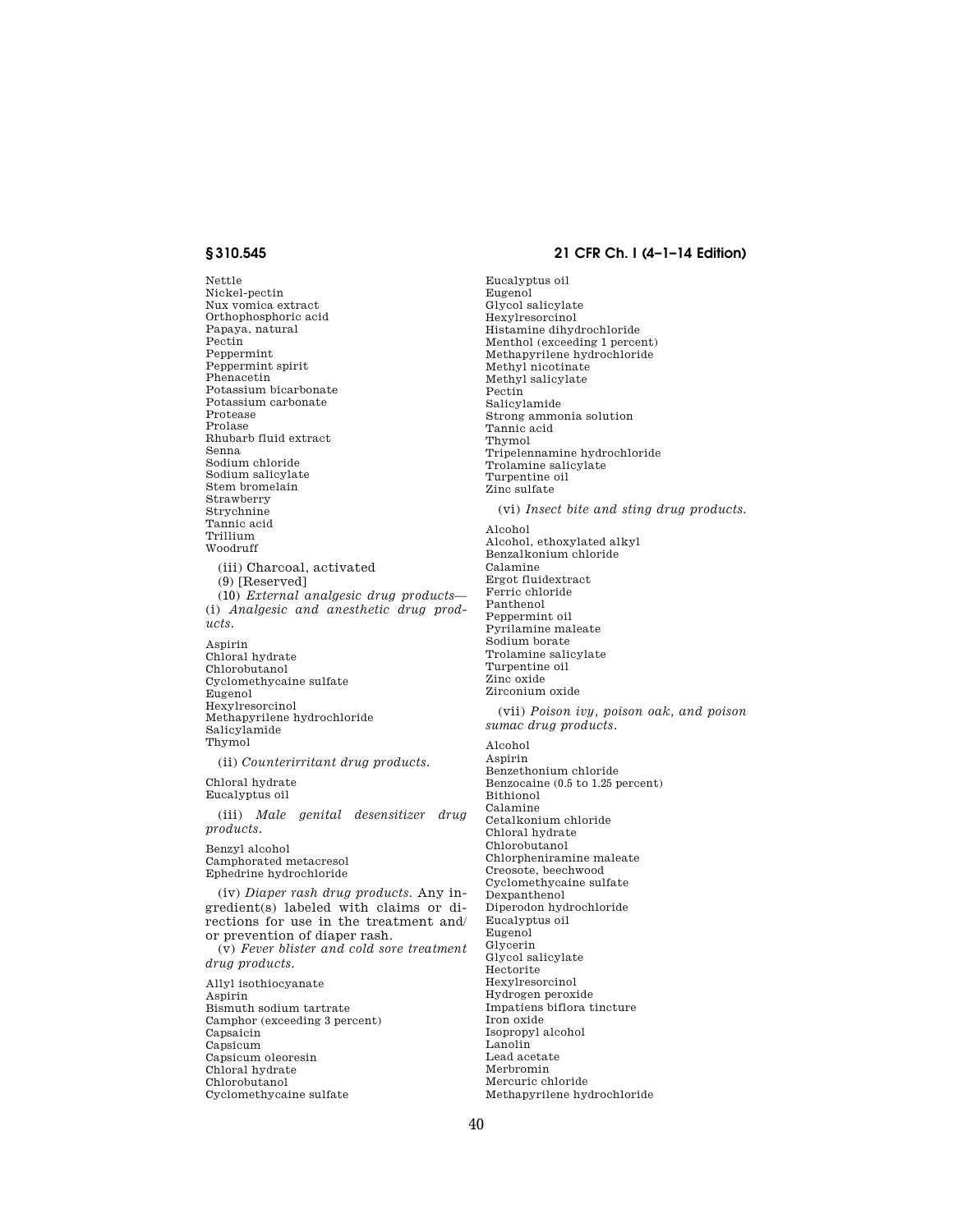Panthenol Parethoxycaine hydrochloride Phenyltoloxamine dihydrogen citrate Povidone-vinylacetate copolymers Pyrilamine maleate Salicylamide Salicylic acid Simethicone Sulfur Tannic acid Thymol Trolamine salicylate Turpentine oil Zirconium oxide Zyloxin (11) [Reserved] (12) *Laxative drug products*—(i)(A) *Bulk laxatives.*  Agar Carrageenan (degraded) Carrageenan (native) Guar gun (i)(B) *Bulk laxatives*—*Approved as of*  March 29, 2007. Granular dosage forms containing psyllium (hemicellulose), psyllium hydrophilic mucilloid, psyllium seed, psyllium seed (blond), psyllium seed husks, plantago husks, or plantago seed including, but not limited to, any granules that are: (*1*) Swallowed dry prior to drinking liquid, (*2*) Dispersed, suspended, or partially dissolved in liquid prior to swallowing, (*3*) Chewed, partially chewed, or unchewed,

- and then washed down (or swallowed) with liquid, or (*4*) Sprinkled over food.
- (ii) *Saline laxative.*

Tartaric acid

(iii) *Stool softener.* 

Poloxamer 188

(iv)(A) *Stimulant laxatives—Approved as of May 7, 1991.* 

Aloin Bile salts/acids Calcium pantothenate Calomel Colocynth Elaterin resin Frangula Gamboge Ipomea Jalap Ox bile Podophyllum resin Prune concentrate dehydrate Prune powder Rhubarb, Chinese Sodium Oleate

(iv)(B) *Stimulant laxatives—Approved as of January 29, 1999.* 

Danthron Phenolphthalein

(C) *Stimulant laxatives*—*Approved as of*  November 5, 2002.

- Aloe ingredients (aloe, aloe extract, aloe flower extract)
- Cascara sagrada ingredients (casanthranol, cascara fluidextract aromatic, cascara sagrada bark, cascara sagrada extract, cascara sagrada fluidextract).

(13) [Reserved]

(14) *Oral health care drug products (nonantimicrobial).* 

Antipyrine Camphor Cresol Dibucaine Dibucaine hydrochloride Eucalyptol Lidocaine Lidocaine hydrochloride Methly salicylate Myrrh tincture Pyrilamine maleate Sorbitol Sugars Tetracaine Tetracaine hydrochloride

Thymol

(15) *Topical otic drug products*—(i) *For the prevention of swimmer's ear and for the drying of water-clogged ears, approved as of May 7, 1991*.

Acetic acid

(ii) *For the prevention of swimmer's ear, approved as of August 15, 1995.* 

Glycerin and anhydrous glycerin Isopropyl alcohol

(16) *Poison treatment drug products.* 

Ipecac fluidextract Ipecac tincture Zinc sulfate

(17) *Skin bleaching drug products.* 

Mercury, ammoniated

(18) *Skin protectant drug products*— (i)(A) *Ingredients—Approved as of May 7, 1991*.

Allantoin (wound healing claims only) Sulfur Tannic acid

Zinc acetate (wound healing claims only)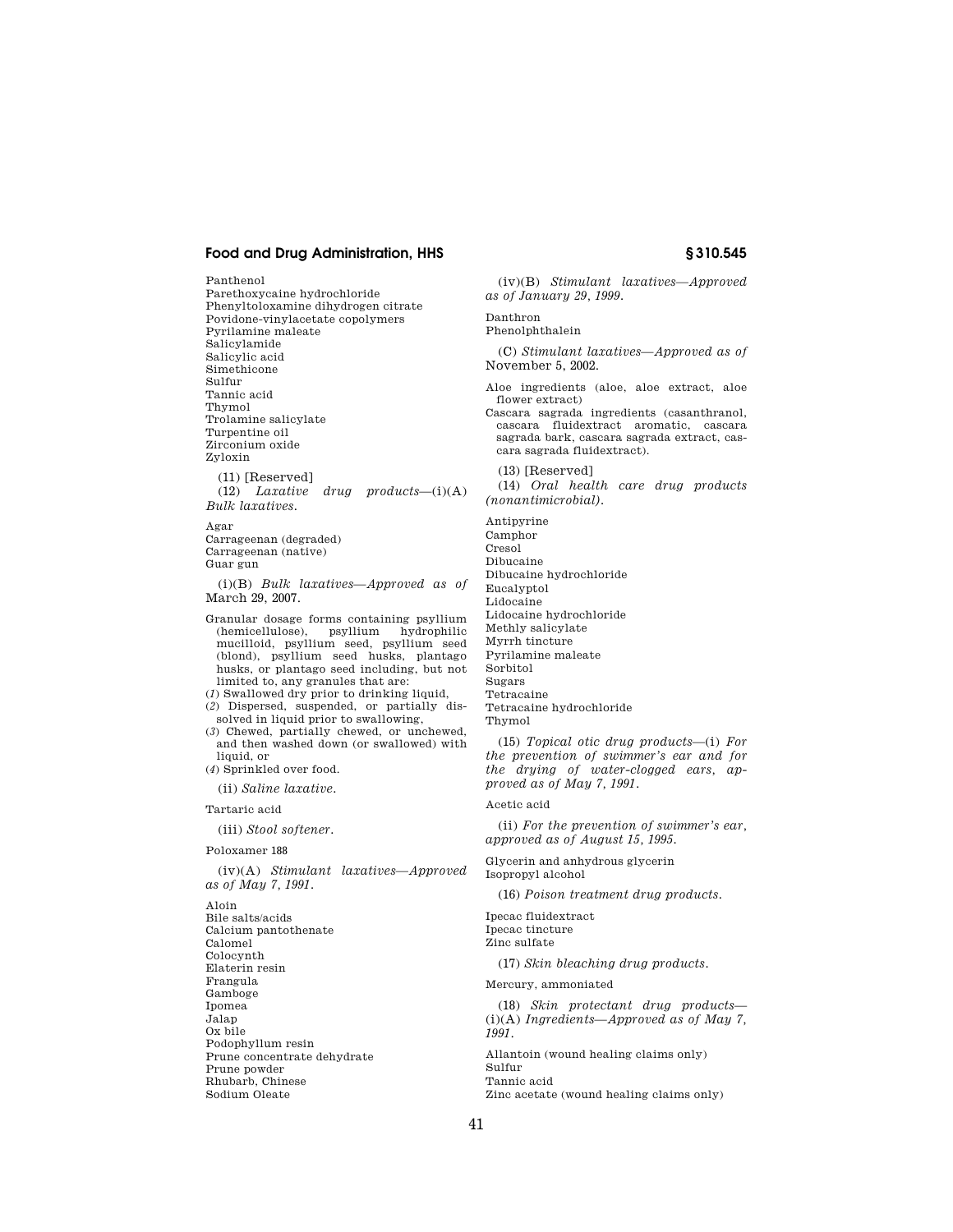(B) *Ingredients—Approved as of* June 4, 2004; June 6, 2005, *for products with annual sales less than \$25,000*.

Beeswax Bismuth subnitrate Boric acid Cetyl alcohol Glyceryl stearate Isopropyl palmitate Live yeast cell derivative Shark liver oil Stearyl alcohol (ii) *Astringent drug products.*  Acetone Alcohol Alum, ammonium Alum, potassium Aluminum chlorhydroxy complex Aromatics Benzalkonium chloride Benzethonium chloride Benzocaine Benzoic acid Boric acid Calcium acetate (except calcium acetate monohydrate when combined with aluminum sulfate tetradecahydrate to provide an aluminum acetate solution as described in §347.20(b) of this chapter) Camphor gum Clove oil Colloidal oatmeal Cresol Cupric sulfate Eucalyptus oil Eugenol Ferric subsulfate (Monsel's Solution) Honey Isopropyl alcohol Menthol Methyl salicylate Oxyquinoline sulfate P-t-butyl-m-cresol Peppermint oil Phenol Polyoxeythylene laurate Potassium ferrocyanide Sage oil Silver nitrate Sodium borate Sodium diacetate Talc Tannic acid glycerite Thymol Topical starch Zinc chloride Zinc oxide Zinc phenolsulfonate Zinc stearate Zinc sulfate (iii) *Diaper rash drug products.* 

Aluminum hydroxide Cocoa butter

# **§ 310.545 21 CFR Ch. I (4–1–14 Edition)**

Cysteine hydrochloride Glycerin Protein hydrolysate Racemethionine Sulfur Tannic acid Zinc acetate Zinc carbonate (iv) *Fever blister and cold sore treatment drug products.*  Bismuth subnitrate Boric acid Pyridoxine hydrochloride Sulfur Tannic acid Topical starch Trolamine Zinc sulfate (v) *Insect bite and sting drug products*— (A) *Ingredients—Approved as of November 10, 1993.*  Alcohol Alcohol, ethoxylated alkyl Ammonia solution, strong Ammonium hydroxide Benzalkonium chloride Camphor Ergot fluid extract Ferric chloride Menthol Peppermint oil Phenol Pyrilamine maleate Sodium borate Trolamine Turpentine oil Zirconium oxide (B) *Ingredients—Approved as of* June 4, 2004; June 6, 2005, *for products with annual sales less than \$25,000*. Beeswax Bismuth subnitrate

Boric acid Cetyl alcohol Glyceryl stearate Isopropyl palmitate Live yeast cell derivative Shark liver oil Stearyl alcohol

(vi) *Poison ivy, poison oak, and poison sumac drug products*—(A) *Ingredients— Approved as of November 10, 1993.*  Alcohol Anion and cation exchange resins buffered Benzethonium chloride Benzocaine Benzyl alcohol Bismuth subnitrate Bithionol

Boric acid Camphor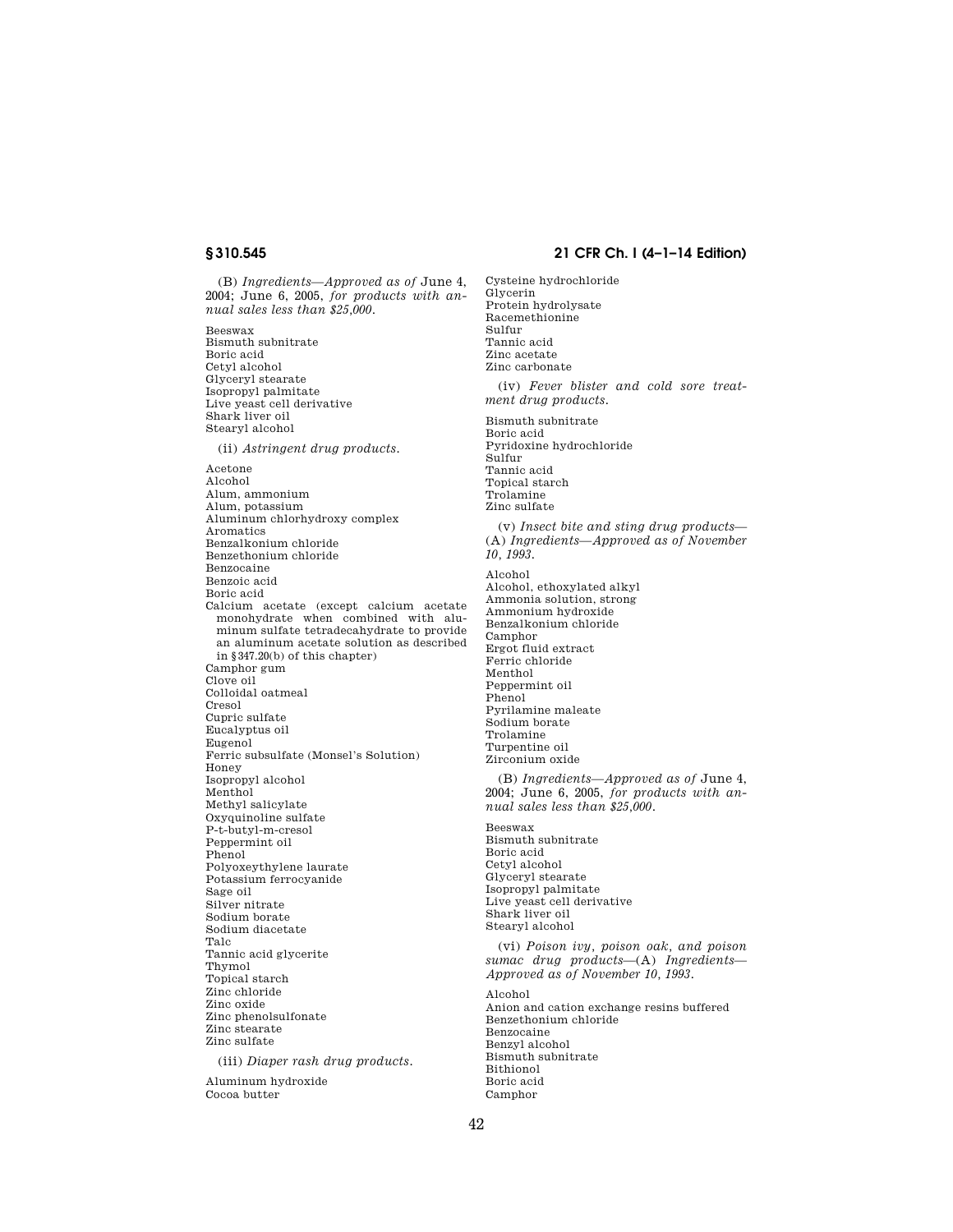Cetalkonium chloride Chloral hydrate Chlorpheniramine maleate Creosote Diperodon hydrochloride Diphenhydramine hydrochloride Eucalyptus oil Ferric chloride Glycerin Hectorite Hydrogen peroxide Impatiens biflora tincture Iron oxide Isopropyl alcohol Lanolin Lead acetate Lidocaine Menthol Merbromin Mercuric chloride Panthenol Parethoxycaine hydrochloride Phenol Phenyltoloxamine dihydrogen citrate Povidone-vinylacetate copolymers Salicylic acid Simethicone Tannic acid Topical starch Trolamine Turpentine oil Zirconium oxide Zyloxin (B) *Ingredients—Approved as of* June 4, 2004; June 6, 2005, *for products with annual sales less than \$25,000*. Beeswax Bismuth subnitrate Boric acid Cetyl alcohol Glyceryl stearate Isopropyl palmitate Live yeast cell derivative Shark liver oil Stearyl alcohol (19) [Reserved] (20) *Weight control drug products*. Alcohol Alfalfa Alginic acid Anise oil Arginine Ascorbic acid Bearberry Biotin Bone marrow, red Buchu Buchu, potassium extract Caffeine Caffeine citrate Calcium Calcium carbonate Calcium caseinate Calcium lactate

Calcium pantothenate Carboxymethylcellulose sodium Carrageenan Cholecalcierol Choline Chondrus Citric acid Cnicus benedictus Copper Copper gluconate Corn oil Corn syrup Corn silk, potassium extract Cupric sulfate  $Cyano cobalamin (vitamin B<sub>12</sub>)$ Cystine Dextrose Docusate sodium Ergocalciferol Ferric ammonium citrate Ferric pyrophosphate Ferrous fumarate Ferrous gluconate Ferrous sulfate (iron) Flax seed Folic acid Fructose Guar gum Histidine Hydrastis canadensis Inositol Iodine Isoleucine Juniper, potassium extract Karaya gum Kelp Lactose Lecithin Leucine Liver concentrate Lysine Lysine hydrochloride Magnesium Magnesium oxide Malt Maltodextrin Manganese citrate Mannitol Methionine Methylcellulose Mono- and di-glycerides Niacinamide Organic vegetables Pancreatin Pantothenic acid Papain Papaya enzymes Pepsin Phenacetin Phenylalanine Phosphorus Phytolacca Pineapple enzymes Plantago seed Potassium citrate Pyridoxine hydrochloride (vitamin B6) Riboflavin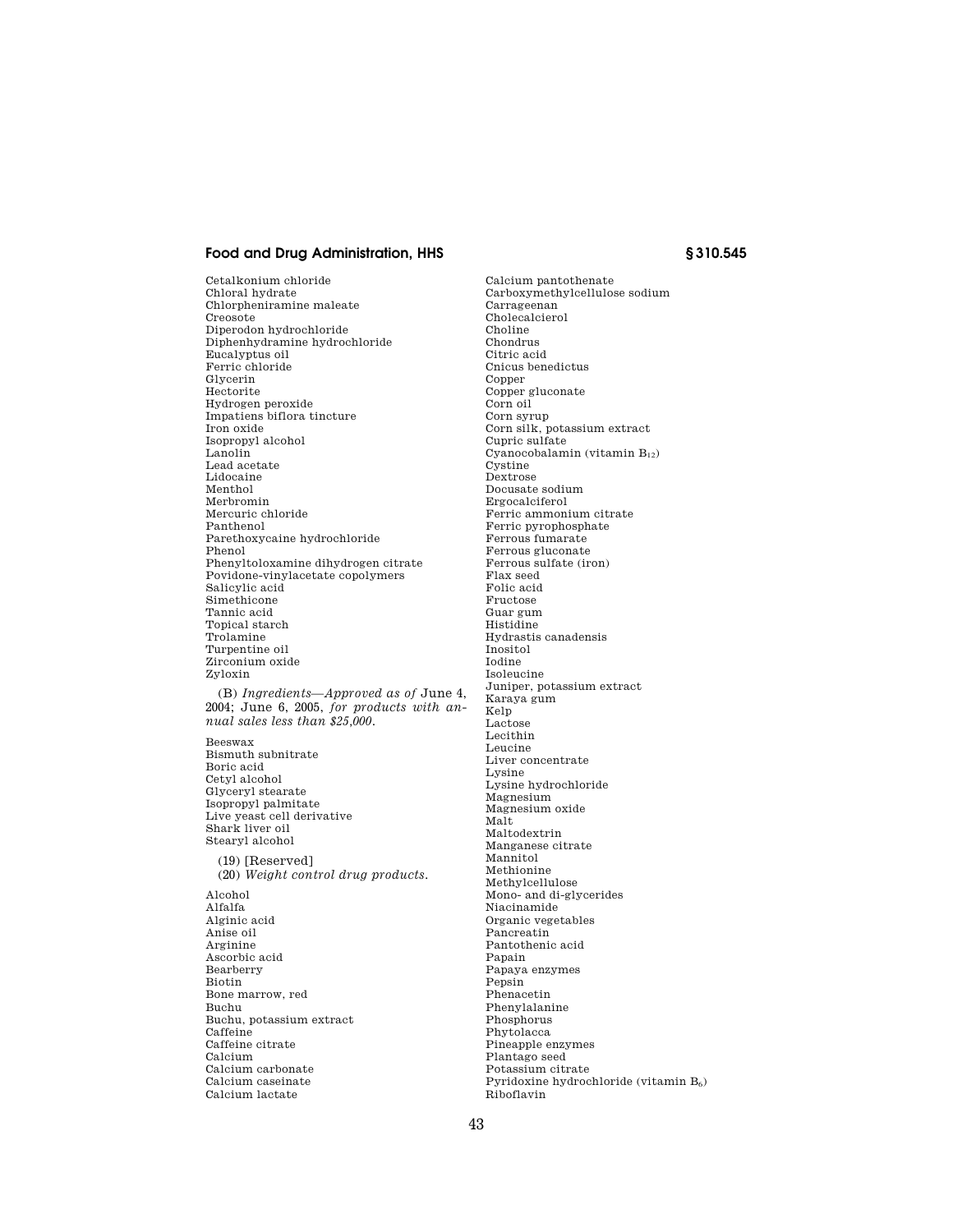Rice polishings Saccharin Sea minerals Sesame seed Sodium Sodium bicarbonate Sodium caseinate Sodium chloride (salt) Soybean protein Soy meal Sucrose Thiamine hydrochloride (vitamin B1) Thiamine mononitrate (vitamin  $B_1$  mononitrate) **Threonine** Tricalcium phosphate Tryptophan Tyrosine Uva ursi, potassium extract Valine Vegetable Vitamin A Vitamin A acetate Vitamin A palmitate Vitamin E Wheat germ Xanthan gum Yeast

(21) *Ophthalmic drug products.* (i) *Ophthalmic anesthetic drug products.* 

Antipyrine Piperocaine hydrochloride

(ii) *Ophthalmic anti-infective drug products.* 

Boric acid Mild silver protein Yellow mercuric oxide

(iii) *Ophthalmic astringent drug products.* 

Infusion of rose petals

(iv) *Ophthalmic demulcent drug products.* 

Polyethylene glycol 6000

(v) *Ophthalmic vasoconstrictor drug products.* 

Phenylephrine hydrochloride (less than 0.08 percent)

(22) *Topical antifungal drug products.*  (i) *Diaper rash drug products.* Any ingredient(s) labeled with claims or directions for use in the treatment and/or prevention of diaper rash.

(ii) *Ingredients.* 

Alcloxa Alum, potassium Aluminum sulfate Amyltricresols, secondary Basic fuchsin

### **§ 310.545 21 CFR Ch. I (4–1–14 Edition)**

Benzethonium chloride Benzoic acid Benzoxiquine Boric acid Camphor Candicidin Chlorothymol Coal tar Dichlorophen Menthol Methylparaben Oxyquinoline Oxyquinoline sulfate Phenol Phenolate sodium Phenyl salicylate Propionic acid Propylparaben Resorcinol Salicylic acid Sodium borate Sodium caprylate Sodium propionate Sulfur Tannic acid Thymol Tolindate Triacetin Zinc caprylate Zinc propionate

(iii) Any ingredient(s) labeled with claims or directions for use on the scalp or on the nails. (iv) *Ingredients.* 

Camphorated metacresol Chloroxylenol *m*-cresol Nystatin

(23) *Internal analgesic drug products*— (i) *Approved as of November 10, 1993.* 

Aminobenzoic acid Antipyrine Aspirin, aluminum Calcium salicylate Codeine Codeine phosphate Codeine sulfate Iodoantipyrine Lysine aspirin Methapyrilene fumarate Phenacetin Pheniramine maleate Pyrilamine maleate Quinine Salsalate Sodium aminobenzoate

(ii) *Approved as of* February 22, 1999.

Any atropine ingredient Any ephedrine ingredient

(24) *Orally administered menstrual drug products*—(i) *Approved as of November 10, 1993*.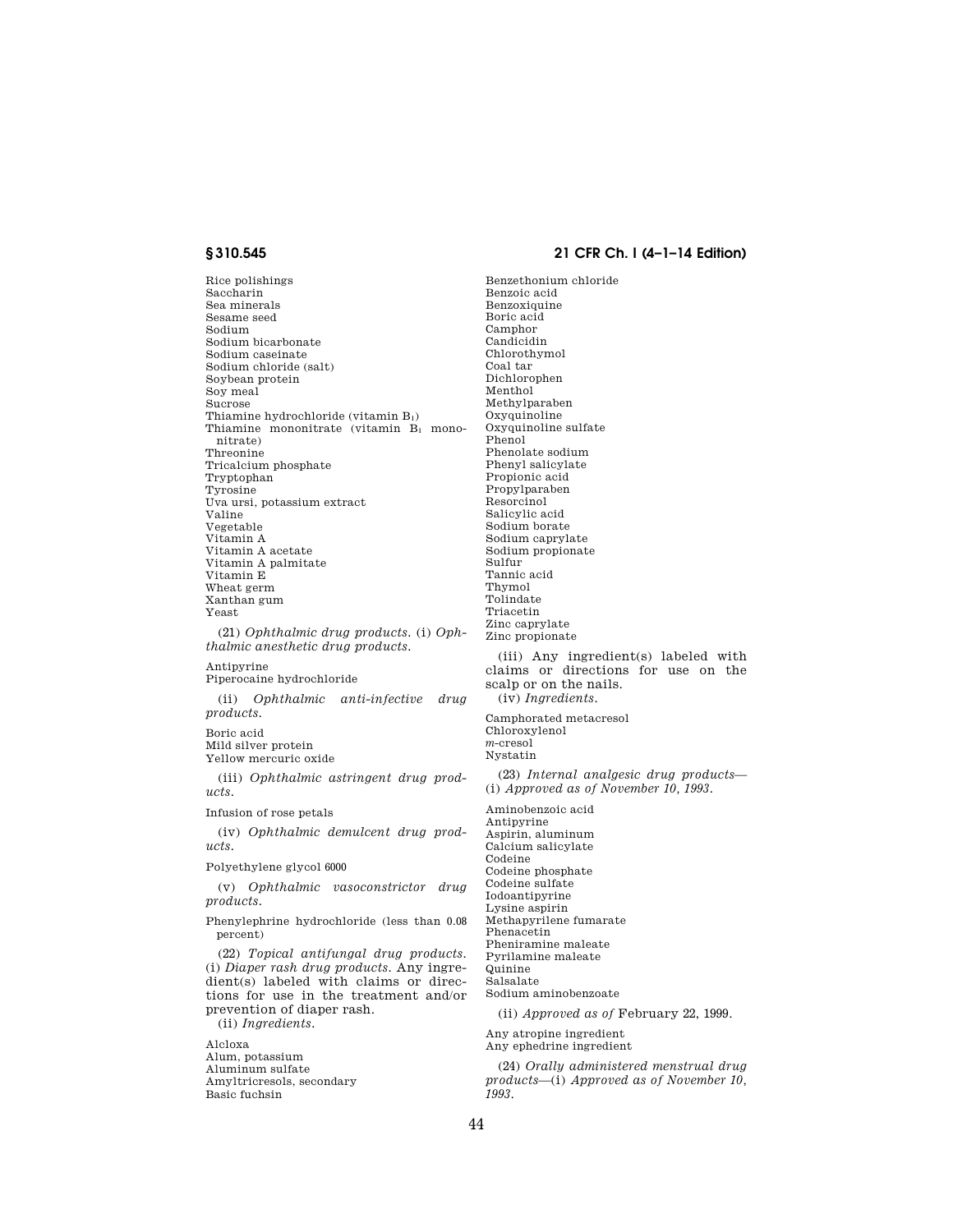Alcohol

Any atropine ingredient Any ephedrine ingredient (25) *Pediculicide drug products*—(i) *Approved as of November 10, 1993.* 

Alfalfa leaves Aloes Asclepias tuberosa Asparagus Barosma Bearberry (extract of uva ursi) Bearberry fluidextract (extract of bearberry) Blessed thistle (cnicus benedictus) Buchu powdered extract (extract of buchu) Calcium lactate Calcium pantothenate Capsicum oleoresin Cascara fluidextract, aromatic (extract of cascara) Chlorprophenpyridamine maleate Cimicifuga racemosa Codeine Collinsonia (extract stone root) Corn silk Couch grass Dog grass extract Ethyl nitrite Ferric chloride Ferrous sulfate Gentiana lutea (gentian) Glycyrrhiza (licorice) Homatropine methylbromide Hydrangea, powdered extract (extract of hydrangea) Hydrastis canadensis (golden seal) Hyoscyamine sulfate Juniper oil (oil of juniper) Magnesium sulfate Methapyrilene hydrochloride Methenamine Methylene blue Natural estrogenic hormone Niacinamide Nutmeg oil (oil of nutmeg) Oil of erigeron Parsley Peppermint spirit Pepsin, essence Phenacetin Phenindamine tartrate Phenyl salicylate Piscidia erythrina Pipsissewa Potassium acetate Potassium nitrate Riboflavin Saw palmetto Senecio aureus Sodium benzoate Sodium nitrate Sucrose Sulferated oils of turpentine Taraxacum officinale Theobromine sodium salicylate **Theophylline** Thiamine hydrochloride Triticum Turpentine, venice (venice turpertine) Urea (ii) *Approved as of* February 22, 1999.

Benzocaine Benzyl alcohol Benzyl benzoate (dichlorodiphenyl trichloroethane) Coconut oil soap, aqueous Copper oleate Docusate sodium Formic acid Isobornyl thiocyanoacetate Picrotoxin Propylene glycol Sabadilla alkaloids Sulfur, sublimed Thiocyanoacetate

(ii) *Approved as of June 14, 1994.* The combination of pyrethrum extract (formerly named pyrethrins) and piperonyl butoxide in an aerosol dosage formulation.

(26) *Anorectal drug products*—(i) *Anticholinergic drug products.* 

Atropine Belladonna extract

(ii) *Antiseptic drug products.* 

Boric acid Boroglycerin Hydrastis Phenol Resorcinol Sodium salicylic acid phenolate

(iii) *Astringent drug products.* 

Tannic acid

(iv) *Counterirritant drug products.* 

Camphor (greater than 3 to 11 percent) Hydrastis Menthol (1.25 to 16 percent) Turpentine oil (rectified) (6 to 50 percent)

(v) *Keratolytic drug products.* 

Precipitated sulfur Sublimed sulfur

(vi) *Local anesthetic drug products.* 

Diperodon Phenacaine hydrochloride (vii) *Other drug products.* 

Collinsonia extract Escherichia coli vaccines Lappa extract Leptandra extract Live yeast cell derivative Mullein

(viii) *Protectant drug products.*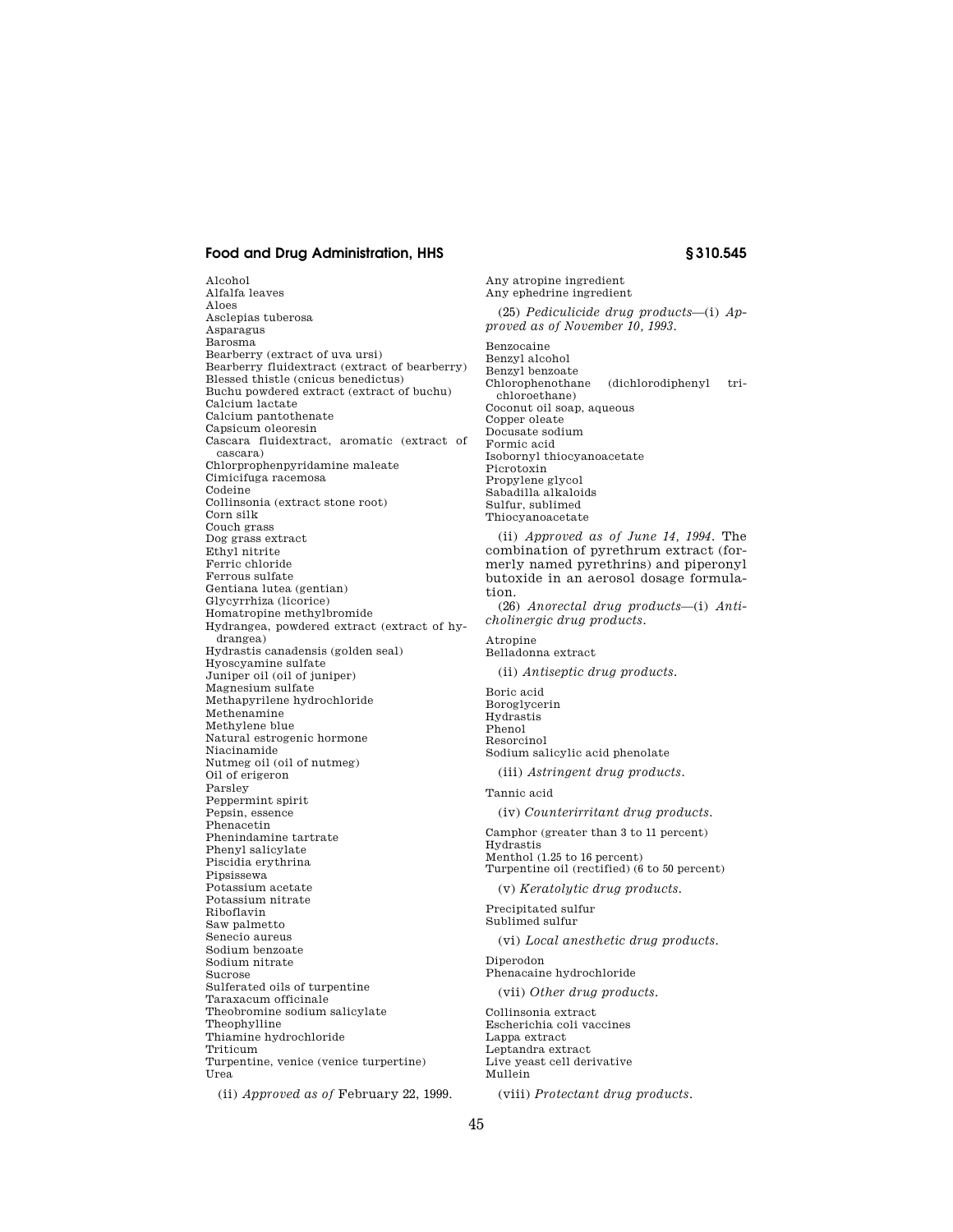Bismuth oxide Bismuth subcarbonate Bismuth subgallate Bismuth subnitrate Lanolin alcohols

(ix) *Vasoconstrictor drug products.* 

Epinephrine undecylenate

(x) *Wound healinq drug products.* 

Cholecalciferol Cod liver oil Live yeast cell derivative Peruvian balsam Shark liver oil Vitamin A

(xi) *Combination drug products.* Any combination drug product containing hydrocortisone and pramoxine hydrochloride.

(27) *Topical antimicrobial drug products*—(i) *First aid antiseptic drug products*.

Ammoniated mercury Calomel (mercurous chloride) Merbromin (mercurochrome) Mercufenol chloride (orthochloromercuriphenol, orthohydroxyphenylmercuric chloride) Mercuric chloride (bichloride of mercury, mercury chloride) Mercuric oxide, yellow Mercuric salicylate Mercuric sulfide, red Mercury Mercury oleate Mercury sulfide Nitromersol Para-chloromercuriphenol Phenylmercuric nitrate Thimerosal Vitromersol Zyloxin (ii) *Diaper rash drug products*.

Para-chloromercuriphenol Any other ingredient containing mercury

(28) *Vaginal contraceptive drug products*—(i) *Approved as of October 22, 1998.* 

Dodecaethylene glycol monolaurate (polyethylene glycol 600 monolaurate) Laureth 10S

Methoxypolyoxyethyleneglycol 550 laurate Phenylmercuric acetate

Phenylmercuric nitrate

Any other ingredient containing mercury

(ii) *Approved as of* November 5, 2002. Octoxynol 9

(29) *Sunscreen drug products.*—(i) *Ingredients.* 

Diethanolamine methoxycinnamate

### **§ 310.545 21 CFR Ch. I (4–1–14 Edition)**

Digalloyl trioleate Ethyl 4-[bis(hydroxypropyl)] aminobenzoate Glyceryl aminobenzoate Lawsone with dihydroxyacetone

Red petrolatum

(ii) Any ingredients labeled with any of the following or similar claims. Instant protection or protection immediately upon application.

Claims for ''all-day'' protection or extended wear claims citing a specific number of hours of protection that is inconsistent with the directions for application in 21 CFR 201.327.

(30) [Reserved]

(b) Any OTC drug product that is labeled, represented, or promoted for the uses specified and containing any active ingredient(s) as specified in paragraph (a) of this section is regarded as a new drug within the meaning of section 210(p) of the Federal Food, Drug, and Cosmetic Act (the Act), for which an approved new drug application under section 505 of the Act and part 314 of this chapter is required for marketing. In the absence of an approved new drug application, such product is also misbranded under section 502 of the Act.

(c) Clinical investigations designed to obtain evidence that any drug product labeled, represented, or promoted for the OTC uses and containing any active ingredient(s) as specified in paragraph (a) of this section is safe and effective for the purpose intended must comply with the requirements and procedures governing the use of investigational new drugs set forth in part 312 of this chapter.

(d) Any OTC drug product that is not in compliance with this section is subject to regulatory action if initially introduced or initially delivered for introduction into interstate commerce after the dates specified in paragraphs  $(d)(1)$  through  $(d)(39)$  of this section.

(1) May 7, 1991, for products subject to paragraphs (a)(1) through (a)(2)(i),<br>(a)(3)(i), (a)(4)(i), (a)(6)(i)(A),  $(a)(6)(i)(A),$  $(a)(6)(ii)(A), (a)(7)$  (except as covered by paragraph  $(d)(3)$  of this section), paragraph  $(d)(3)$  $(a)(8)(i)$ ,  $(a)(10)(i)$  through  $(a)(10)(iii)$ ,  $(a)(12)(i)(A),$   $(a)(12)(ii)$  through  $(a)(12)(iv)(A), (a)(14)$  through  $(a)(15)(i),$ (a)(16) through  $(a)(18)(i)(A)$ ,  $(a)(18)(ii)$ (except as covered by paragraph  $(d)(22)$ of this section),  $(a)(18)(iii)$ ,  $(a)(18)(iv)$ ,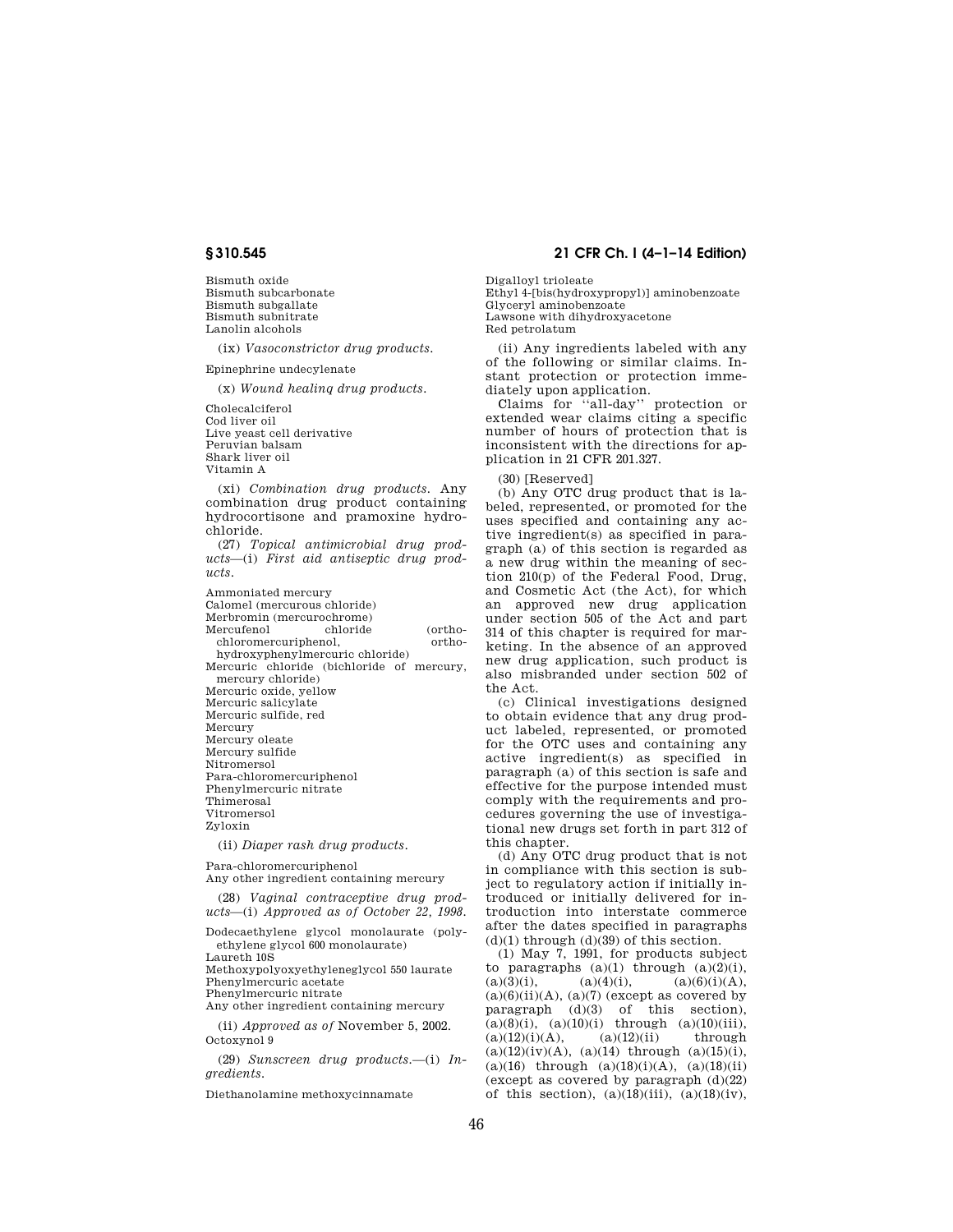$(a)(18)(v)(A)$ , and  $(a)(18)(vi)(A)$  of this section.

(2) February 10, 1992, for products subject to paragraph  $(a)(20)$  of this section.

(3) December 4, 1992, for products subject to paragraph (a)(7) of this section that contain menthol as an antipruritic in combination with the antidandruff ingredient coal tar identified in §358.710(a)(1) of this chapter. This section does not apply to products allowed by §358.720(b) of this chapter after April 5, 2007.

(4) February 28, 1990, for products subject to paragraph  $(a)(6)(iii)$  of this section, except those that contain ipecac.

(5) September 14, 1993, for products subject to paragraph  $(a)(6)(iii)$  of this section that contain ipecac.

(6) December 9, 1993, for products subject to paragraph  $(a)(6)(i)(B)$  of this section.

(7) March 6, 1989, for products subject to paragraph  $(a)(21)$  of this section, except those that contain ophthalmic anti-infective ingredients listed in paragraph  $(a)(21)(ii)$ .

(8) June 18, 1993, for products subject to paragraph (a)(21) of this section that contain ophthalmic anti-infective ingredients.

(9) June 18, 1993, for products subject to paragraph  $(a)(10)(iv)$  of this section.

(10) June 18, 1993, for products subject to paragraph  $(a)(22)(i)$  of this section.

(11) November 10, 1993, for products subject to paragraphs  $(a)(8)(ii)$ ,  $(a)(10)(v)$  through  $(a)(10)(vii)$ ,  $(a)(18)(ii)$ (except products that contain ferric subsulfate as covered by paragraph (d)(22) of this section and except products that contain calcium acetate monohydrate as covered by paragraph (d)(39) of this section) through  $(a)(18)(v)(A), (a)(18)(vi)(A), (a)(22)(ii),$  $(a)(23)(i)$ ,  $(a)(24)(i)$ , and  $(a)(25)$  of this section.

(12) March 2, 1994, for products subject to paragraph  $(a)(22)(iii)$  of this section.

(13) August 5, 1991, for products subject to paragraph (a)(26) of this section, except for those that contain live yeast cell derivative and a combination of hydrocortisone and pramoxine hydrochloride.

(14) September 2, 1994, for products subject to paragraph  $(a)(26)(\n$ vii) and  $(a)(26)(x)$  of this section that contain live yeast cell derivative.

(15) September 23, 1994, for products subject to paragraph (a)(22)(iv) of this section.

(16) June 14, 1994, for products subject to paragraph  $(a)(25)(ii)$  of this section.

(17) April 19, 2004, for products subject to paragraph  $(a)(3)(ii)$  of this section. April 18, 2005, for products with annual sales less than \$25,000.

(18) August 15, 1995, for products subject to paragraph  $(a)(15)(ii)$  of this section.

(19) October 2, 1987, for products subject to paragraph  $(a)(6)(iv)(A)$  of this section.

(20) January 29, 1996, for products subject to paragraph  $(a)(6)(iv)(B)$  of this section.

(21) April 21, 1994, for products subject to paragraph  $(a)(8)(iii)$  of this section.

(22) April 21, 1993, for products subject to paragraph (a)(18)(ii) of this section that contain ferric subsulfate.

(23) August 23, 1995, for products subject to paragraph  $(a)(6)(ii)(B)$  of this section.

(24) October 7, 1996, for products subject to paragraph  $(a)(2)(ii)$  of this section.

(25) June 19, 1996, for products subject to paragraph  $(a)(6)(iv)(C)$  of this section.

(26) February 22, 1999, for products subject to paragraphs  $(a)(23)(ii)$  and  $(a)(24)(ii)$  of this section.

(27) [Reserved]

(28) October 22, 1998, for products subject to paragraphs  $(a)(27)$  and  $(a)(28)(i)$ of this section.

(29) January 29, 1999, for products subject to paragraph  $(a)(12)(iv)(B)$  of this section.

(30) November 5, 2002, for products subject to paragraph  $(a)(12)(iv)(C)$  of this section.

(31) December 31, 2002, for products subject to paragraph (a)(29)(i) of this section.

(32) June 4, 2004, for products subject to paragraphs  $(a)(18)(i)(B)$ ,  $(a)(18)(v)(B)$ , and  $(a)(18)(vi)(B)$  of this section. June 6, 2005, for products with annual sales less than \$25,000.